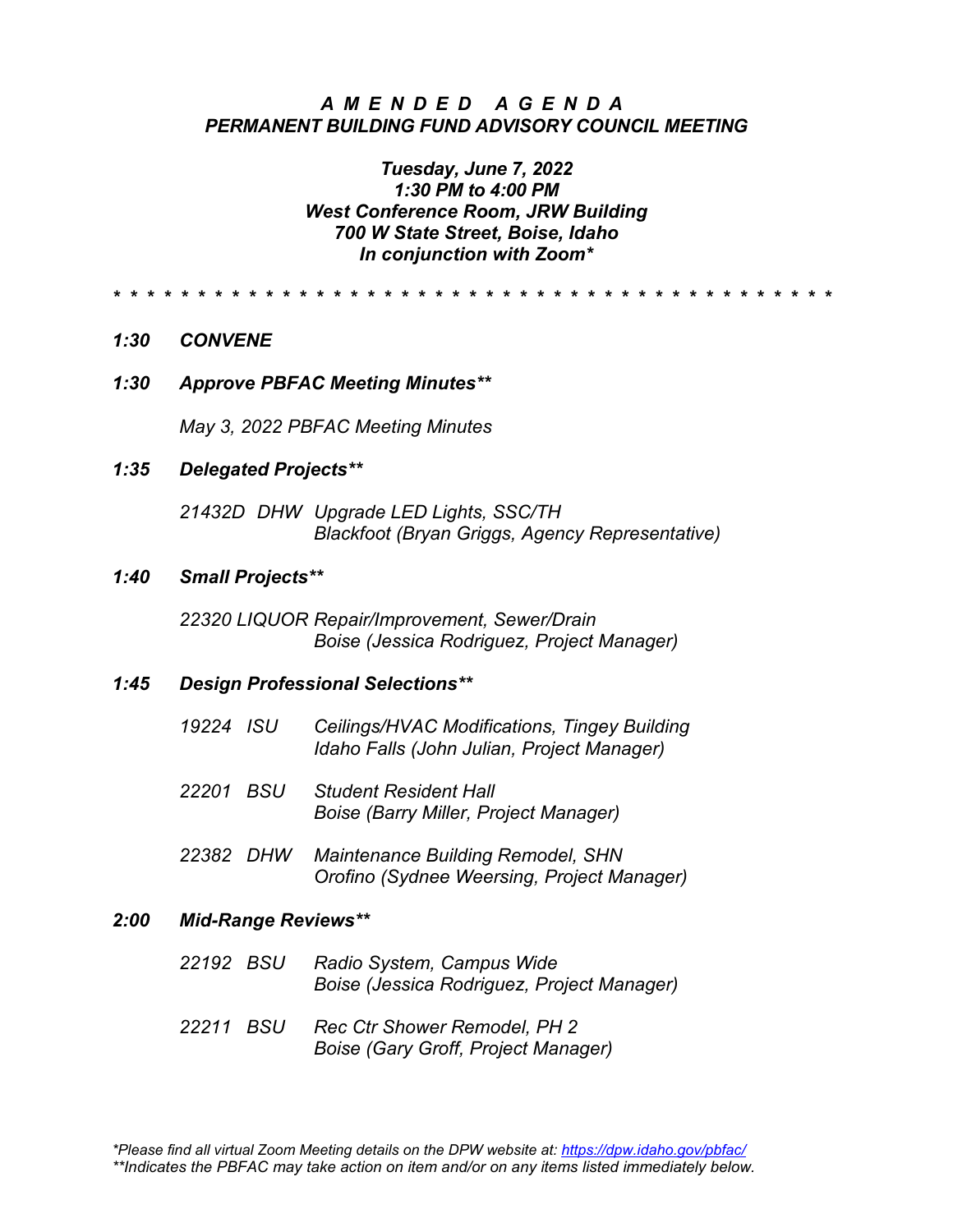## *2:10 Preliminary Reviews\*\**

*19205 BSU Renovations, Liberal Arts Space and Infrastructure Boise (Lindsay Erb, Project Manager)*

# *2:15 Preliminary and Final Reviews\*\**

- *21013 ADM Replace Roof, Building 3, Chinden Campus Boise (Josh Lewis, Project Manager)*
- *21014 ADM Replace Switch Gear, Relocate Transformer, Borah Boise (Nicole Cecil, Project Manager)*
- *21111 IESDB Replace Fire Alarm System Gooding (Nicole Cecil, Project Manager)*
- *21130 CEI Replace Roof, Christopherson Building Idaho Falls (Josh Lewis, Project Manager)*
- *21132 CEI Repair/Replace Roof, Health Care Education, Building 6 Idaho Falls (Josh Lewis, Project Manager)*
- *21213 BSU Replace Roof, Boulder Hall Boise (Josh Lewis, Project Manager)*
- *21513 ISP/ITD Manufactured Housing Unit, Driggs Driggs (Gary Groff, Project Manager)*

#### *2:50 Final Reviews\*\**

- *21131 CEI Future Tech Building Idaho Falls (Martin Santoyo, Project Manager)*
- *21336 MIL Youth Challenge Academy Dorms Pierce (Sydnee Weersing, Project Manager)*

# *2:55 Project Updates*

|           | 18062 IDOC HVAC, Fire Sprinkler Upgrades and Roof Replacement, ICIO<br>Orofino (Gary Groff, Project Manager) |
|-----------|--------------------------------------------------------------------------------------------------------------|
| 19239 ISU | <b>Holt Arena Seating</b><br>Pocatello (Margie Kennedy, Project Manager)                                     |
|           | 21062 IDOC Repair Hydronic Pipes, C/B Blocks, Ph 3, IMSI<br>Kuna (Gary Groff, Project Manager)               |